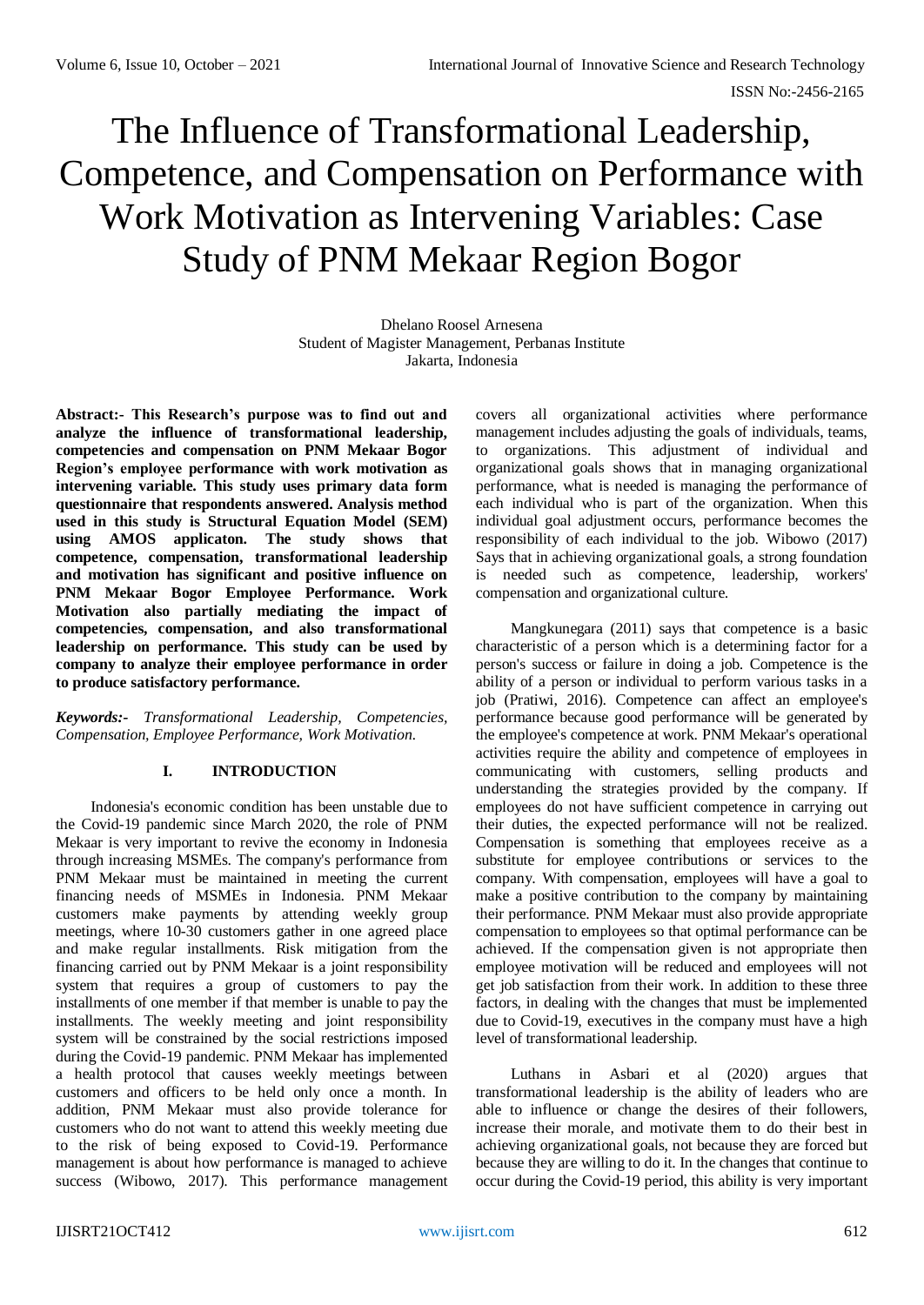to maintain the performance of employees who continue to accept policy changes. This also applies to PNM Mekaar employees where business processes are always changing following the current pandemic conditions, causing employees to be able to accept new policies from the company in running their business. Supervisors with transformational leadership traits are needed in order to encourage all employees to always be adaptive to existing changes. The performance of each employee, in the case of PNM Mekaar is customer management, quality maintenance, and customer growth are very important for an organization. High employee performance has a positive effect on company performance, especially for PNM Mekaar which has many employees and is engaged in the service sector. Factors that affect employee performance include compensation, competence and work motivation coupled with transformational leadership. Employee competence affects the ability of employees to carry out the tasks assigned by the company. The amount of compensation is a form of company appreciation for employees so that it affects the loyalty of the employees themselves. Work motivation encourages employees to contribute to the company by carrying out the assigned tasks. Meanwhile, transformational leadership will help employees to deal with changes made by the company in the face of the Covid-19 pandemic. Employee performance that occurs at PT. PNM Mekaar is a problem that is quite important considering the company's targets that must be achieved even in the case of the COVID-19 pandemic. Analysis of the performance of the employee concerned needs to be investigated so that the company can find out the cause of the increase or decrease in the performance of employees working at PT. PNM Mekaar. The Bogor Region itself was chosen by the author because the Bogor Region is often the piloting area for policies from the Mekaar PNM Head Office, and also the Bogor Region is an area that has experienced a decline in achievements due to the Covid-19 Pandemic. Based on previous research that has been described, there are inconsistencies in the results on variables related to employee performance

## **II. LITERATURE REVIEW**

## *A. Employee performance*

Performance is something that is obtained by an organization that is achieved in a period of time (Anam, 2018). Darso (2016) also suggests that performance is the level of success of a person or institution in carrying out their work. In the context of employee performance, what is meant by employee performance is the results obtained by employees within a certain period of time. Other studies also suggest the same thing, such as Rosmaini (2019) stating that performance is a comparison of the work achieved by employees with predetermined standards. Rosmaini also argues that performance is the result achieved by a person in quality and quantity in accordance with the responsibilities given to that person. Based on some of the definitions of performance above, it can be concluded that employee performance is the result of work done by employees in quantity and quality within a certain period of time. The results of the work done by employees come from the employee's behavior when working. Behavior is how a person acts. Stuart-Kotze (2006) states that the thing that affects performance is behavior - what is done

and does not depend on the nature possessed. Actions taken at the right time will lead to good performance for employees. The behavior of employees in the work environment is what determines how the performance is produced by the employee. Behavior itself is often influenced by various things that happen to an individual and in this case employees. In this study, the things that are considered to influence the behavior of employees are their competence, compensation provided by the company, transformational leadership possessed by superiors and also their motivation. And to keep things that affect the performance, it is necessary to have performance management carried out by the company.

## *B. Compensation*

Compensation is the overall remuneration received by employees as remuneration for carrying out work in the organization in the form of money or other, which can be in the form of salaries, wages, bonuses, incentives, and allowances, such as health benefits, holiday allowances, meal allowances, leave, and others (Rachmawati, 2008). Compensation in this case is the main attraction of a job, so in this study it will be a variable that affects the performance of an employee. The company must be able to provide compensation in accordance with the work portion of an employee so that the results achieved are in accordance with the company's vision and mission.

There are two types of compensation, namely direct and indirect compensation. Direct compensation is compensation that is directly received by employees such as salaries and bonuses provided by the company. Indirect compensation is the company's remuneration for employees that are not given directly such as allowances. This study will measure the level of employee satisfaction with the compensation provided. A healthy salary level policy can achieve three goals, namely: attracting an adequate supply of labor, keeping current employees satisfied with their compensation levels, and avoiding costly employee turnover (Kadarsiman, 2012).

## *C. Competence*

As a company with a high intensity of interaction with consumers, the work ability of PNM Mekaar employees must be reliable. Wibowo (2017) argues that competence is an ability to carry out or carry out a job or task based on skills and knowledge and is supported by the work attitude required by the job. Competence in the scope of work becomes the standard of professionalism of employees when doing work. In this case, these competencies include all aspects of ability when doing work such as communication, work attitude, managerial, and others.

There are four types of competencies, namely intellectual competence, cognitive competence, physical competence and emotional competence (Pratiwi, 2016). Intellectual competence is a person's ability to carry out mental or thinking activities. This intellectual competence includes the ability to count, verbal ability, reasoning ability and memory. Cognitive competence is the ability related to the application of knowledge in problem solving. This cognitive competence includes the ability to express opinions, the ability to solve problems. Physical competence is an ability related to a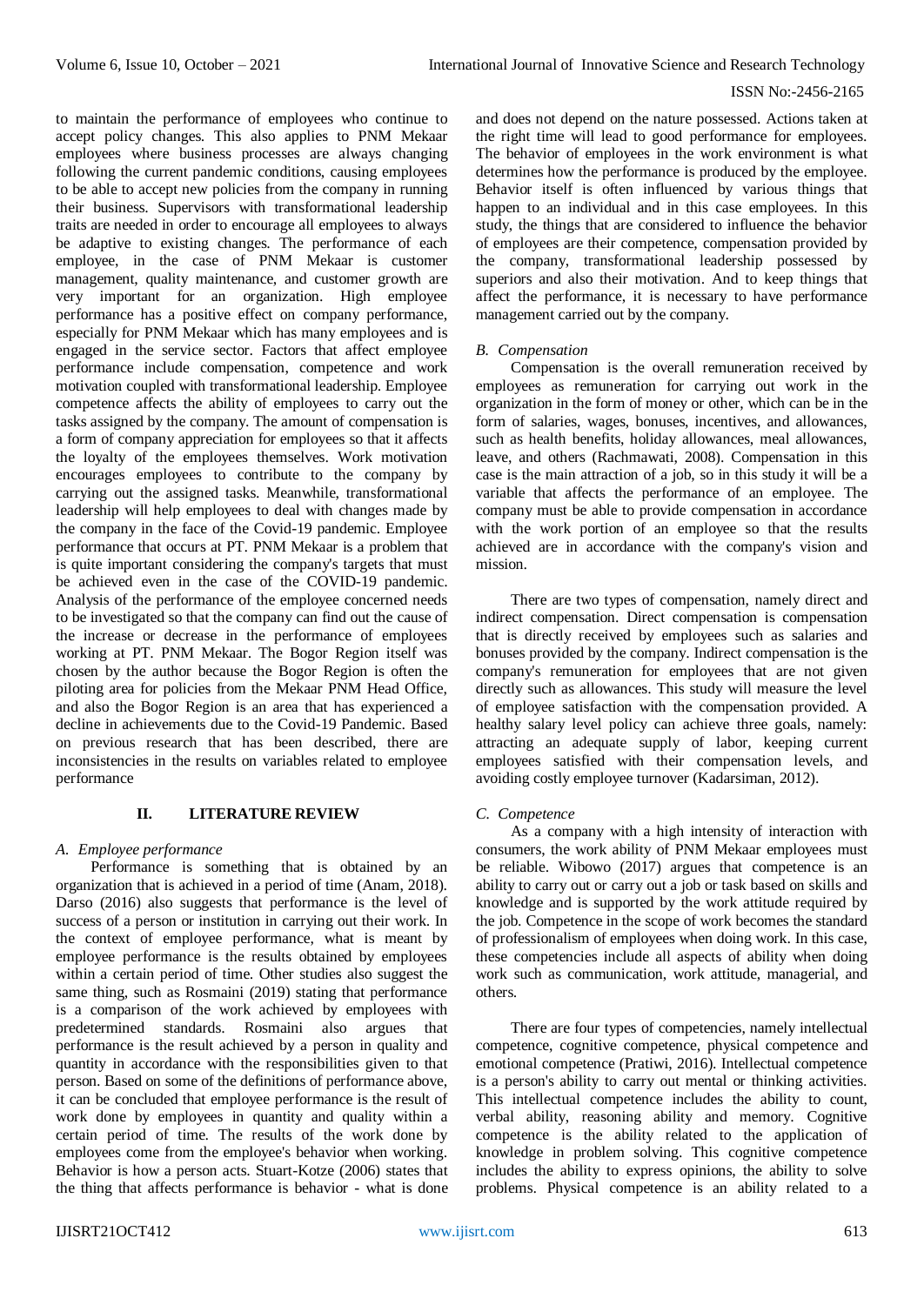person's physical ability. Emotional competence is related to controlling one's emotions when faced with problems.

All PNM Mekaar employees have passed a competency test during the human resource recruitment process. The competency test creates a competency standard that all PNM Mekaar employees must possess. The higher the competency value obtained by the prospective employee, the greater the possibility that the prospective employee will be accepted as an employee at PNM Mekaar. This is because if someone has high competence, then based on the explanation above that person will have a satisfactory performance. So that the level of competence has a positive influence on employee performance.

## *D. Transformational leadership*

Leadership is a process of social interaction to influence subordinates or groups to work together to achieve organizational or group goals (Daulay, 2017). Because the process involves an element of influence, this leadership must involve other people. In addition, leadership also involves an activity in achieving organizational or group goals. Transformational in this concept is defined as change, where the leadership in question can change the other people he leads to achieve a certain goal. Bass in Adinata (2015) said that transformational leadership is the ability of leaders to change the work environment, work motivation, and work patterns, and work values perceived by subordinates so that they are better able to optimize performance to achieve organizational goals. Kharis (2015) argues that transformational leadership style is a type of leader who inspires his followers to put aside their personal interests and has extraordinary influencing abilities. From the two opinions above, it can be concluded that transformational leadership is a leadership style that is able to change the people it leads. In the case of PNM Mekaar in 2020, the nature of this transformational leader will be needed in the existing financing process due to the many changes in the situation due to Covid-19.

## *E. Work motivation*

Siswanto in Bahri and Nisa (2017) argues that motivation is a mental and psychological state of humans that provides energy, encourages activities and directs or channels behavior to achieve needs that provide satisfaction or reduce imbalances. The motivation referred to in this paper is the motivation or desire of the employee to work at PNM Mekaar. Work motivation of employees will be measured in this paper.

Mangkunegara (in Pratiwi, 2016) explains the satisfaction theory which is divided into three theories, namely Abraham H Maslow's Hierarchy of Needs Theory, David McLelland's Theory, and ERG Theory. Abraham H Maslow argued that employee needs are identical with biological and psychological needs, namely material and non-material needs. This theory also suggests that humans have various desires and always want better things. The needs referred to in this theory include, physiological needs which include physical needs. Safety needs which include the need for physical safety and protection from physical or emotional harm. Social needs which include the need for affection and the need to interact with other human beings. Self-esteem needs which explain that humans have a need to be respected by others. And the need for self-

actualization which explains that humans need to use their abilities and potential. In contrast to Maslow's theory, David McLelland suggests that satisfaction motivation theory divides human desires into three things. The first thing is the need for achievement, namely the need to have achievements that cause people to want to do better jobs than before. The second is the Need for Affiliation, namely the need to interact with other people. The last is the Need for Power, namely the human need to have authority or power over others. Meanwhile, Alferder explains the ERG theory (Existence, Relatedness, Growth) which explains that there are 3 basic needs, namely existence needs, interpersonal needs and development needs.

## *F. Theoritical Framework*

Based on these theory above, it could be described a theoritical framework for these titles as follows:



Fig 1: -Theoritical Framework

## *G. Hypothesis*

The hypothesis of this cases that could be seen as in follows:

- $\bullet$  H<sub>1</sub>: Competence has a positive and significant effect on the performance of employees of PNM Mekaar Region Bogor.
- H2: Compensation has a positive and significant effect on the performance of employees of PNM Mekaar Region Bogor.
- H3: Transformational leadership has a positive and significant effect on employee performance at PNM Mekaar Region Bogor.
- H4: Motivation has a positive and significant effect on the performance of PNM Mekaar employees, Bogor Region.
- H5: Work motivation partially mediates the effect of competence on employee performance at PNM Mekaar Region Bogor.
- H6: Work motivation partially mediates the effect of transformational leadership on employee performance at PNM Mekaar Region Bogor.
- H7: Work motivation partially mediates the effect of compensation on employee performance at PNM Mekaar Region Bogor

## **III. METHODOLOGY**

The performance variable in this study was used as the dependent variable. This variable was chosen because the performance of PNM Mekaar's employees, amounting to more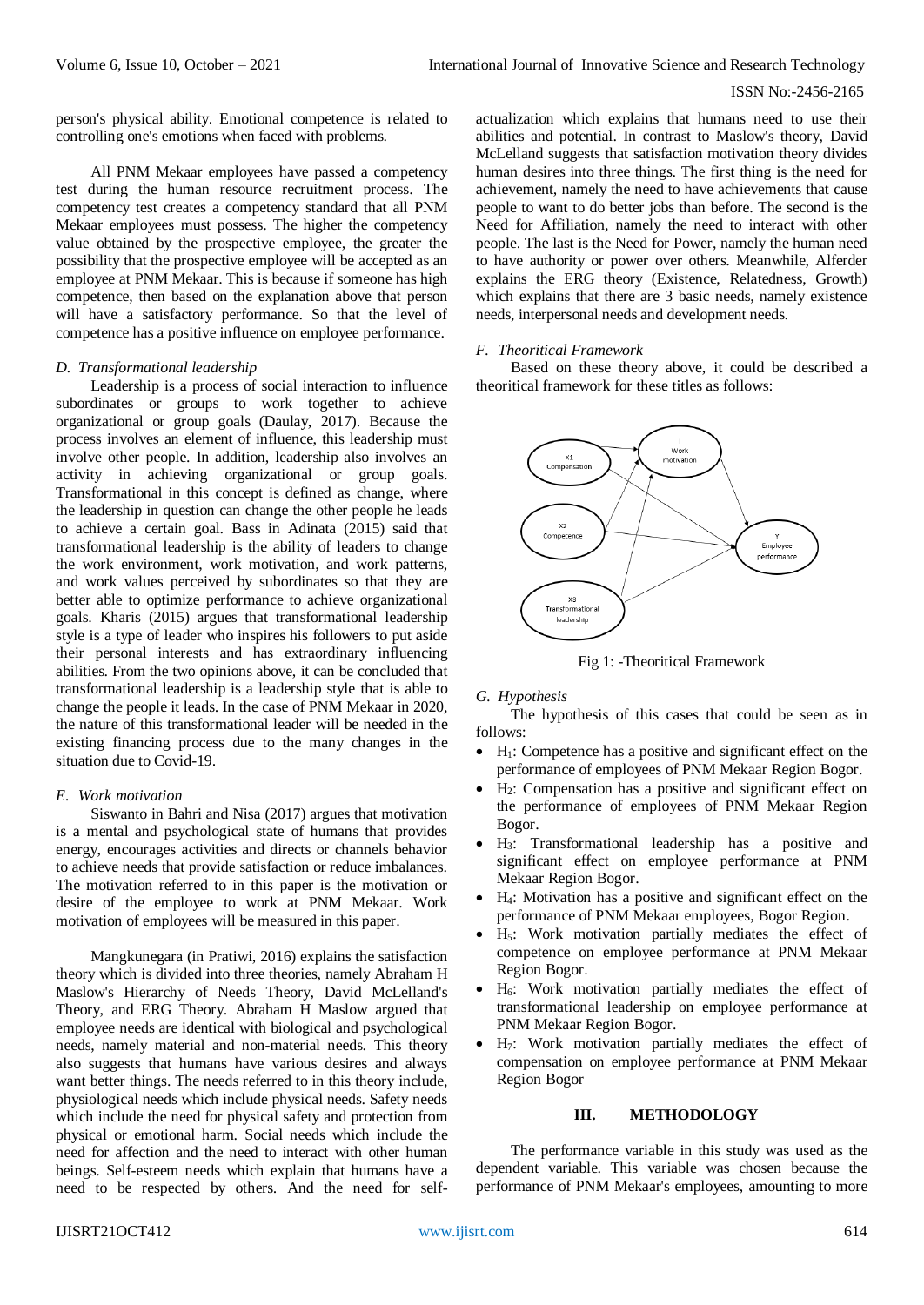than 30,000 employees, is the main factor in the company's performance. The dependent variable that is considered to affect the performance of the employee is competence, compensation, and transformational leadership, while the intervening variable that mediates the dependent variable is work motivation. The individual unit of analysis corresponds to the respondents who are employees of PT. PNM Mekaar Region Bogor. These employees of PNM Mekaar Region Bogor are spread across all PNM Mekaar branches. There are 43 blooming branches in the Bogor Region. Each branch has a working area of 1 sub-district. PNM Mekaar employees are mostly women. PNM Mekaar itself is trying to recruit women aged 18-22 years with a minimum education level of high school or equivalent for the position of Account Officer. The criteria in this sampling technique are employees of PNM Mekaar Region Bogor who already have a minimum work experience of more than 1 year. The data analysis technique used is Structural Equation Modeling (SEM) which will be run using the AMOS (Analysis of Moment Structure) program application. The questionnaire used in this study is a structured and online questionnaire. In filling out the questionnaire, respondents are only allowed to choose one answer provided for each question in the questionnaire.



Fig2: - Structural Equation Model

# **IV. RESULTS AND DISCUSSIONS**

## *A. Validity and Reliability Test*

Table 1 shows that all the data in the research questionnaire meet the valid standard, and the measurement result of the stress factor value or the validity coefficient of the standardized stress estimation is 0.05. Therefore, all research indicators can be used as effective data collectors to study problems as research objects.

| Variable                       | Item                      | corrected item-   | Informatioan |  |  |
|--------------------------------|---------------------------|-------------------|--------------|--|--|
|                                |                           | total correlation |              |  |  |
| Competence                     | Competence_1              | .685              | Valid        |  |  |
|                                | Competence 2              | .634              | Valid        |  |  |
|                                | Competence 3              | .708              | Valid        |  |  |
| Compensation                   | Compensation <sub>1</sub> | .568              | Valid        |  |  |
|                                | Compensation <sub>2</sub> | .611              | Valid        |  |  |
|                                | Compensation 3            | .504              | Valid        |  |  |
| Motivation                     | Motivation 1              | .800              | Valid        |  |  |
|                                | Motivation <sub>2</sub>   | .796              | Valid        |  |  |
|                                | Motivation_3              | .786              | Valid        |  |  |
| Transformational<br>leadership | $TL_1$                    | .722              | Valid        |  |  |
|                                | $TL_2$                    | .755              | Valid        |  |  |
|                                | $TL_3$                    | 752               | Valid        |  |  |
| Employee<br>performance        | Ep 1                      | .783              | Valid        |  |  |
|                                | $Ep_2$                    | .801              | Valid        |  |  |
|                                | $Ep_3$                    | .802              | Valid        |  |  |
|                                | $E_{p}$ <sup>11</sup>     | .746              | Valid        |  |  |

The reliability test was carried out using the Cronbach's Alpha technique with a total of 259 samples. A research instrument is declared reliable if the alpha value > 0.60. The results of the reliability test can be seen in table 2.

TABLE 2. RELIABILITY TEST RESULTS

| Variabel                           | Cronbach's Alpha | Information |
|------------------------------------|------------------|-------------|
| Competence $(X1)$                  | 0.66             | Reliabel    |
| Compensation $(X2)$                | 0.67             | Reliabel    |
| Transformational leadership $(X3)$ | 0.81             | Reliabel    |
| Motivation (Z)                     | 0.83             | Reliabel    |
| Employee performance (Y)           | 0.71             | Reliabel    |

## *G. Hypothesis Test*

Hypothesis testing is done by looking at the C.R (critical ratio) value contained in the Amos 22.0 output table regarding the regression weight shown in table 3. Regression estimation is used as the main reference for testing the hypothesis in this study. The test criteria is to reject H0 if the Critical Value CR is 1.967 or the p-value is less than equal to 0.05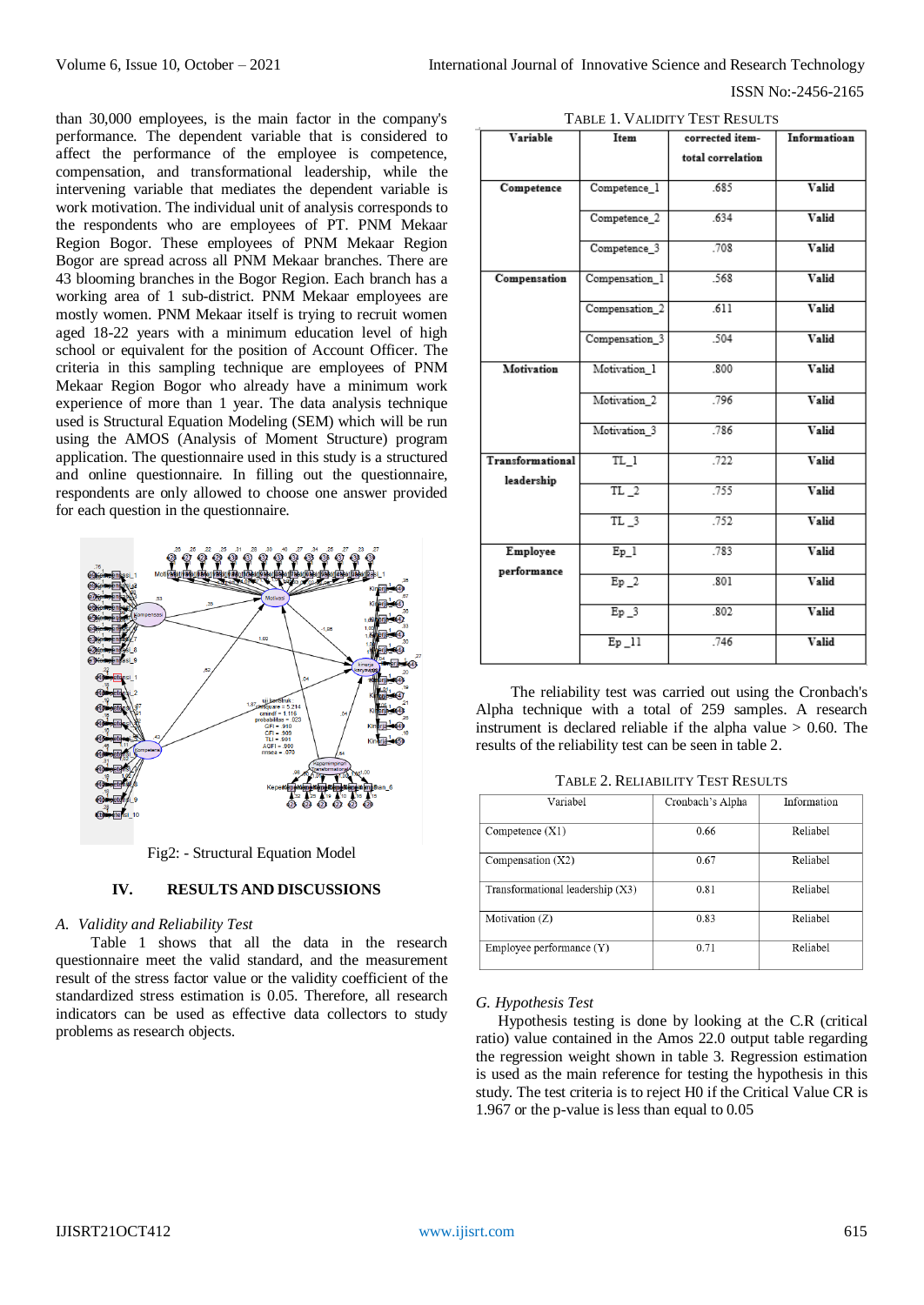TABLE 3. HYPOTHESIS TESTING

|                                  |   |                             | Estimate | S.E. | C.R.   | P   | Label             |
|----------------------------------|---|-----------------------------|----------|------|--------|-----|-------------------|
| Motivation, Employee performance | ← | Compensation                | 1.517    | .650 | 4,627  | *** | par 48            |
| Motivation, Employee performance | ← | Competence                  | 1.044    | .039 | 2.334  | *** | par 11            |
| Motivation.Employee performance  | ← | Transformational leadership | 1.068    | .054 | 9.672  | *** | par_1             |
| Employee performance             | ← | Compensation                | 1.012    | .053 | 19.104 | *** | $par_2$           |
| Employee performance             | ← | Compensation                | 1.076    | .067 | 16.074 | *** | par <sub>_3</sub> |
| Employee performance             | ← | Transformational leadership | .990     | .055 | 8.034  | *** | par_4             |
| Employee performance             |   | Motivation                  | .704     | .053 | 3.173  | *** | par 5             |

Based on table 3 then the hypothesis test is as follows :

## Hypothesis Testing 1

H1: Competence has a positive and significant effect on employee performance at PNM Mekaar Region Bogor. Results for the Bogor region: C.R. of  $16.974 > 1.967$  and p-value of 0.000 <0.05. Then H1 is accepted so that it can be concluded that Competence has a positive and significant effect on the performance of employees of PNM Mekaar Region Bogor Hypothesis Testing 2

H2: Compensation has a significant positive effect on employee performance. Results for the Bogor region: C.R. of  $19.104 > 1.967$  and p value of  $0.000 < 0.05$ . Then H2 is accepted so that it can be concluded: Compensation has a significant positive effect on the performance of employees of PNM Mekaar Region Bogor

## Hypothesis Testing 3

H3: Transformational leadership has a significant positive effect on employee performance. Results for the Bogor region: C.R. of  $8.034 > 1.967$  and p value of  $0.000 < 0.05$ . Then H3 is accepted so that it can be concluded that transformational leadership has a positive and significant effect on the performance of employees of PNM Mekaar Region Bogor Hypothesis Testing 4

H4: Work motivation has a positive and significant effect on employee performance. Results for the Bogor region: C.R. of  $3.173 > 1.967$  and p value of  $0.000 < 0.05$ . Then H4 is accepted so that it can be concluded that work motivation has a positive and significant influence on employee performance at PNM Mekaar Region Bogor

## Hypothesis Testing 5

H5: Work motivation mediates the effect of transformational leadership on employee performance. Results for the Bogor region: C.R. of  $9.672 > 1.967$  and p value of  $0.000 < 0.05$ . Then H5 is accepted so that it can be concluded that work motivation is able to mediate the influence of competence on the performance of PNM Mekaar employees, Bogor Region Hypothesis Testing 6

H6: Work motivation mediates the effect of competence on employee performance. Results for the Bogor region: C.R. of  $2,334 > 1,967$  and p value of  $0.000 < 0.05$ . Then H6 is accepted so that it can be concluded that work motivation mediates the influence of competence on the performance of employees of PNM Mekaar Region Bogor.

#### Hypothesis Testing 7

H7: Work motivation mediates the effect of compensation on employee performance. Results for the Bogor region: C.R. of 5.806 > 1.967 and p value of  $0.000 < 0.05$ . Then H7 is accepted so that it can be concluded that work motivation mediates the influence of competence on the performance of employees of PNM Mekaar Region Bogor.

## **V. CONCLUSSION AND SUGGESTIONS**

*Conclusion*

Based on the results of data analysis and discussion in the previous chapter using the IBM SPSS AMOS 22 program, the following conclusions can be drawn.

The high competence of employees will improve employee performance. the higher the competence of PNM Mekaar employees, the better the employee's performance and vice versa. The positive and significant influence of competence on performance requires PNM to always pay attention to the competence of its employees. The size of the compensation will affect employee performance. The greater the compensation provided by PNM Mekaar will improve employee performance. Leaders with transformational leadership will improve employee performance. The stronger the transformational leadership trait of the leader at PNM Mekaar, the more the employees they lead will be able to produce better performance. High motivation will affect employee performance. Based on research conducted, the greater the motivation of an employee, the better their performance. Motivation is able to be an intervening variable that partially mediates the effect of competence on employee performance. It can be said that competence can affect employee performance positively by being mediated by motivation. The ability possessed by employees in doing their work will increase work motivation or work interest of employees which will improve their performance. Motivation is able to be a variable that partially mediates the effect of compensation on employee performance. This shows that competence can affect performance positively by being mediated by motivational variables. It can be explained that the amount of compensation will increase employee motivation to improve their performance. Motivation can be a variable that partially mediates the effect of transformational leadership on performance. This shows that transformational leadership can affect performance positively and significantly mediated by motivation. It can be explained that the high level of transformational leadership will increase the motivation of employees in doing their work which will improve performance.

#### *Suggestions*

Given the significant influence of competence on employee performance, PNM Mekaar is advised to always improve the competence of its employees over time. In addition, selection of employees with appropriate competencies is also an important thing for PNM Mekaar to improve the company's performance standards. The provision of compensation also needs to be increased by PNM Mekaar because compensation also has a positive and significant effect on employee performance. Even though employees feel that they have had enough, in the midst of the COVID-19 pandemic, improving performance is very important and the provision of compensation can improve the performance of each employee. Based on the results of the motivation questionnaire, the strongest motivation value was obtained by PNM Mekaar when working to get more salary and incentives. Therefore, it is recommended for PNM Mekaar to establish an incentive system for employees with good performance.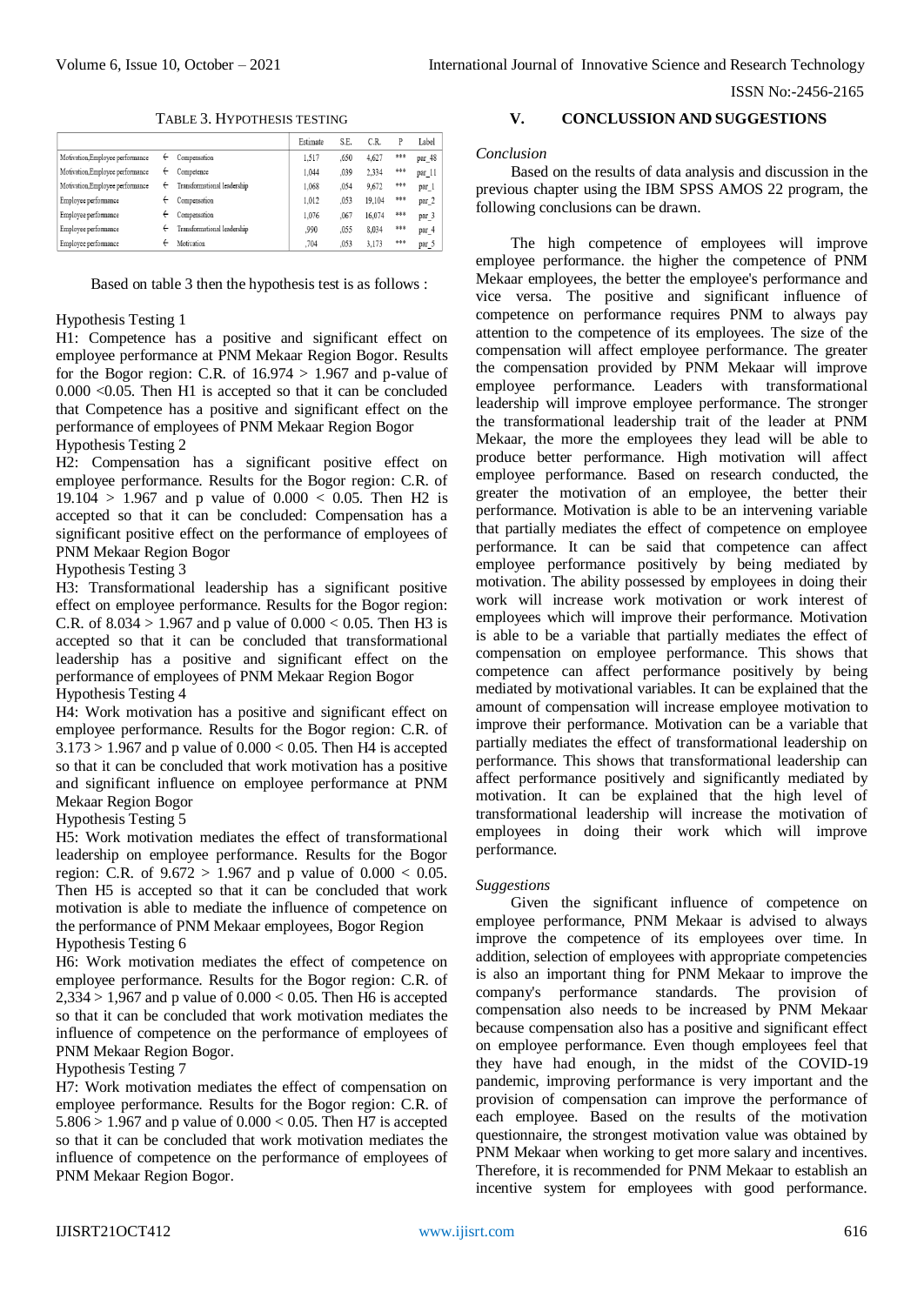Transformational leadership has also been shown to have a positive effect on performance so that leadership training for PNM Mekaar employees can also be carried out to improve the performance of PNM Mekaar employees. Communication training can also be done to leaders in PNM because the smallest value on the questionnaire distributed is the attractiveness of the leader when conveying information and this will cause misinformation to subordinates. Online training and video tutorials can be provided considering the large number of employees so that the training remains efficient and effective. Motivation that is able to mediate competence, compensation and transformational leadership on performance also needs to be considered by PNM Mekaar. Maintaining employee motivation in the midst of a pandemic is important to continue to maintain the stability of organizational performance. Motivation can be increased by various things, including satisfying employees in terms of compensation. The encouragement given by the leadership, as well as the development of employee competencies so that they can compete in the world of work.

## **REFERENCES**

- [1]. Adinata, Ujang Wawan Sam. 2015. Pengaruh Kepemimpinan Transformasional, Motivasi, dan Budaya Organisasi Terhadap Kinerja Karyawan KJKS BMT Tamzis Bandung. Dalam jurnal Ekonomi, Bisnis & Entrepreneurship Vol 9. No. 2 hal 136-157.
- [2]. Aditya, Rifki, Hamidah Nayati Utami dan Ika Ruhana. 2015. Pengaruh Peatihan Terhadap Kompetensi dan Kinerja Karyawan (Studi Pada Karyawan PT. PLN (Persero) Distribusi Jawa Timur Area Malang). Dalam Jurnal Administrrasi Binis (JAB) Vol 27 No.2 Hal 1-6
- [3]. Afandi, Pandi. 2018. Manajemen Sumber Daya Manusia. Yogyakarta: Zanafa Publishing
- [4]. Alwi, Muhammad. Pengaruh Kompensasi, Kompetensi dan Motivasi Terhadap Kinerja Karyawan CV. XYZ. Dalam Jurnal Logika Vol XIX No. 1 April 2017 Hal. 73- 87
- [5]. Anam, Chairul. 2018. Pengaruh Motivasi, Kompetensi Kepemimpinan, Lingkungan Kerja, dan Disiplin Kerja Terhadap Kinerja Guru di Sekolah Menengah Kejuruan. Dalam Jurnal Manajemen Pendidikan Islam Vol. 4 No. 1 Hal 40-56.
- [6]. Arbuckle, J. L., 1997, "Amos User's Guide Version 3.6", Smallwaters Corporation, Chicago
- [7]. Arifin, Muhammad. 2017. Strategi Manajemen Perubahan dalam Meningkatkan Disiplin di Perguruan Tinggi. Dalam Jurnal EduTech Vol. 3 No. 1 Hal 117- 132
- [8]. Arifin, Mubey. 2017. Pengaruh Gaya Kepemimpinan Transformasional Terhadap Kinerja dengan Motivasi sebagai Variabel Pemoderasi. Bandar Lampung: Fakultas Ekonomi dan Bisnis Universitas Lampung.
- [9]. Asbari, Masduki et al. Analisis Kesiapan untuk Berubah di Masa Pandemi Covid-19: Studi Pengaruh Kepemimpinan terhadap Kinerja Karyawan. Salam Jurnal Ekonomi dan Manajemen Universitas Bina Sarana Informatika Vol. 18 No. 2 September 2020 hal 147-159.
- [10]. Asmara, I Kadek Jati dan A.A.G.P Widanaputra. 2017. Pengaruh Gaya Kepemimpinan Transformasional dan Budaya Organisasi Pada Kinerja Organisasi dengan Motivasi Kerja Sebagai pemoderasi. Dalam E-Jurnal Akuntansi Universitas Udayana Vol. 18.2 Februari
- [11]. Aulia. 2020. Goal Setting Theory VS Reinforcement Theory: in RUH Perspective Theory. Dalam Prosiding Seminar Nasional Magister Psikologi Universitas Ahmad Dahlan Hal 62-75
- [12]. B. Uno, Hamzah. 2008. Teori Motivasi dan Pengukurannya. Jakarata: Bumi. Aksara,
- [13]. Bahri, Syaiful, Yuni Chairatun Nisa. 2017. Pengaruh Pengembangan Karir dan Motivasi Kerja Terhadap Kepuasan Kerja Karyawan. Dalam Jurnal Ilmu Manajemen dan Bisnis Vol 18. No. 1 Hal 9-15
- [14]. Bagaswara, Besar Wahyu. 2017. Pengaruh Kompensasi, Motivasi Kerja, dan Kepemimpinan terhadap Kinerja Karyawan (Studi di PT Asuransi Jiwa Syariah BumiPutera Syariah Yogyakarta. Yogyakarta: Fakultas Ekonomi Universitas Negeri Yogyakarta.
- [15]. Darso. 2016. Pengaruh Kompetensi dan Kompensasi Terhadap Kinerja pada Badan Kesatuan Bangsa dan Politik Kabupaten Kepulauan Yapen. Jakarta: Universitas Terbuka.
- [16]. Dhermawan, Anak Agung Ngurah Bagus, I Gde Adnyana Sudibya, dan I Wayan Mudiartha Utama. Pengaruh Motivasi, Lingkungan Kerja, Kompetensi, dan Kompensasi terhadap Kepuasan Kerja dan Kinerja Pegawai di Lingkungan Kantor Dinas Pekerjaan Umum Provinsi Bali. Dalam Jurnal Manajemen, Strategi Bisnis dan Kewirausahaan Vol. 6 No.2 Agustus 2012. Hal 173- 184.
- [17]. Ferdinand, Augusty. 2006. Structural Equation Modeling. Semarang: Badan Penerbit Universitas Dipenogoro
- [18]. Firmandari, Nuraini. 2014. Pengaruh Kompensasi Terhadap Kinerja Karyawan Dengan Motivasi Kerja Sebagai Variabel Moderasi (Studi Pada Bank Syariah Mandiri Kantor CabangYogyakarta). Dalam EKSBISI, VOl IX No. 1 Desember 2014 Hal 25-34. Ikatan Bankir Indonesia. 2014. Mengelola Kredit Secara Sehat. Jakarta: PT. Gramedia Pustaka Utama. M. Kadarisman. 2012. Manajemen Kompensasi, Jakarta: Rajawali Pers.
- [19]. Fitri, Tengku Ramona. 2016. Pengaruh Budgetary Goal Characteristucs, Kompensasi Terhadap Kinerja Aparat Pemda dengan Motivasi Sebagai Variabel Moderasi. Dalam JOM Vol. 3 No. 1 hal 520-534.
- [20]. Hair, J.F. Jr; R.E. Anderson, R.L. Tatham & W.C. Black, 1995, "Multivariate Data Analysis With Readings", Eaglewoods Cliffs, NJ: Prentice Hall Inc.
- [21]. Jiang, Weiping, Xianbo Zhao, Jiongbin Ni. 2017. The Impact of Transformational Leadership on Employee Sustainabel Performance: The Mediating Role of Organizational Citizenship Behavior. Dalam jurnal Sustainability vol 9 hal 1567-1584
- [22]. Jufrizen. 2018. Peran Motivasi Kerja dalam Meoderasi Pengaruh Kompensasi dan Disiplin Kerja Terhadap Kinerja Karyawan. Prosiding: The National Conferences Management and Business (NCMAB) "Pemberdayaan dan Penguatan Daya Saing Bisnis dalam Era Digital", Sumatera Utara.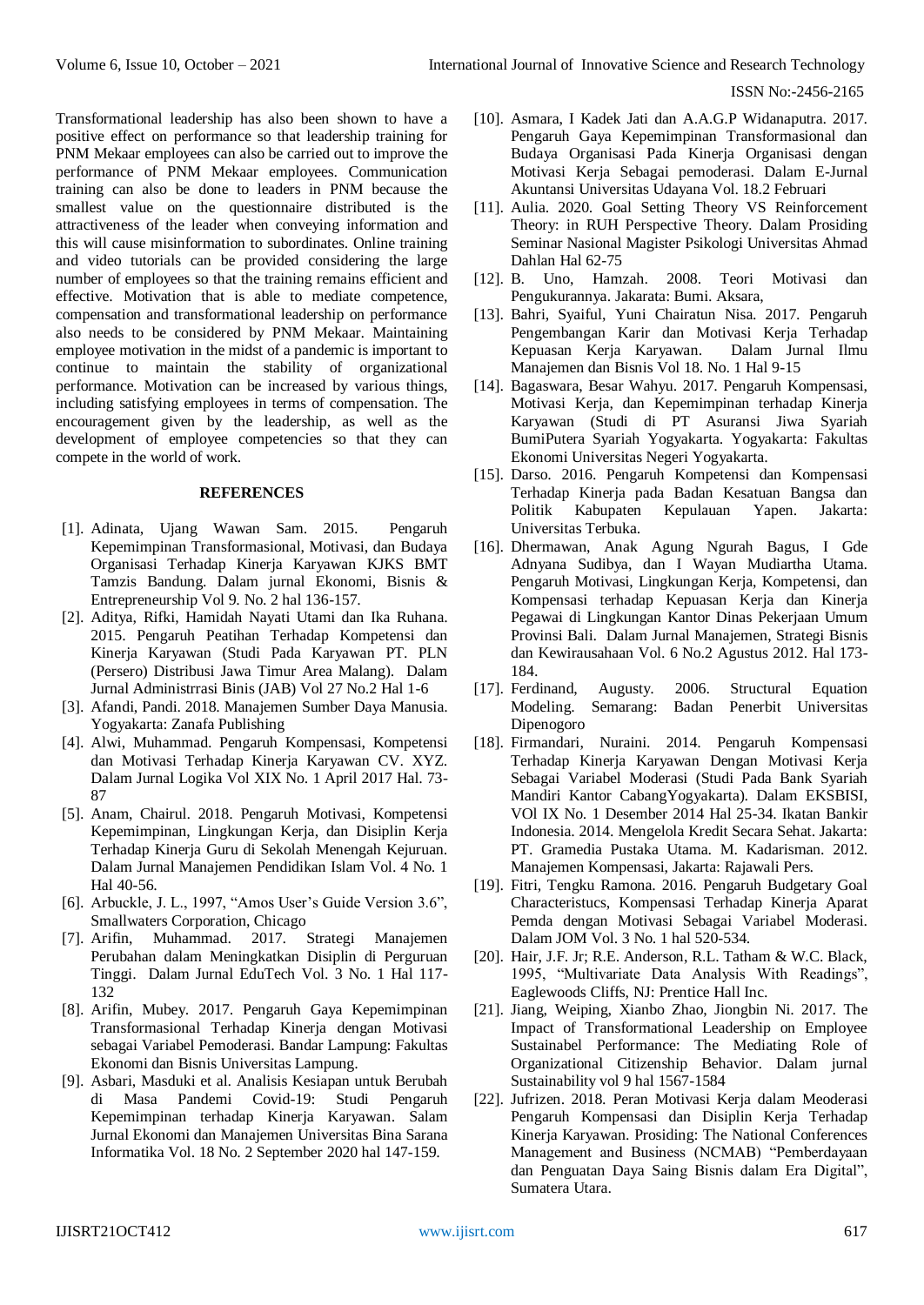- [23]. Kharis, Indra. 2015. Pengaruh Gaya Kepemimpinan Transformasional Terhadap Kinerja Karyawan Dengan Motivasi Kerja Sebagai Variabel Intervening (Studi Kasus pada Karyawan Bank Jatim Cabang Malang). Dalam Jurnal Administrasi Bisnis Vol3. No 1 Hal 1-9
- [24]. Krisnawati, Ni Made. 2019. Peran Motivasi Kerja Sebagai Variabel Intervening Pengaruh Kepemimpinan Transformasional terhadap Kinera Karyawan pada PT Nusantara Surya Bakti Bangli. Denpasar. Unmas Denpasar
- [25]. Lestari, Wahyu. 2021. Pengaruh Penerapan Akuntansi Pertanggungjawaban dan Kompetensi Terhadap Kinerja Manajerial dengan Motivasi Kerja Sebagai Variabel Moderasi Pada PT Industri Kereta Api (Persero) Madiun. Ponorogo: Universitas Muhammadiyah.
- [26]. Lubis, Ammara Khairani. 2019. Pengaruh Kompetensi, Disiplin dan Lingkungan Kerja Terhadap Kinerja Pegawai pada Dinas Komunikasi dan Informatika Kota Medan.Medan: Universitas Sumatera Utara
- [27]. Mahendrastuti, Arina Eiska dan Setyowati, Widhy. 2021. Motivasi Memoderasi Pengaruh Kompensasi dan Kemampuan Kerja Terhadap Kinerja Pegawai Bank Pembangunan Daerah Jawa Tengah (Studi Kasus pada Bank Pembangunan Daerah Jawa Tengah Cabang Purbalingga). Semarang: STIE bank BPD Jateng
- [28]. Nangoy, Natalia M, Victor P.K Lengkong dan Yantje Uhing. 2020. Pengaruh Motivasi Kerja, Pengalaman Kerja dan Stress Kerja Terhadap Produktivitas Kerja Pegawai Pada Badan Perencanaan Pembangunan Daerah Kota Manado. Dalam Jurnal EMBA Vol. 8. No. 1 Hal 282-291
- [29]. Nurhayati, Ema. 2017. Pengaruh Penerapan Sistem Penilaian E-Kinerja dan Kompetensi Terhadap Kinerja Pegawai di Kecamatan Semarang Timur Melalui Motivasi sebagai Variabel Intervening. Dalam Jurnal Penelitian Ekonomi dan Bisnis 2 (2) Hal 79-91
- [30]. Parashakti, Ryani Dhyan, et al. 2019. The Influence of Work Environment and Competence on Motivation and its Impact on Employee Performance in Health Sector. Dalam Advances in Economics, Business and Managemen Research, Volume 135 hal. 259-267
- [31]. Prahesti, Devi Shinta, I Gede Riana dan I Made Artha Wibawa. 2017. Pengaruh Kepemimpinan Transformasional Terhadap Kinerja Karyawan dengan OCB Sebagai Variabel Mediasi. Dalam E-Jurnal ekonomi dan Bisnis Universitas Udayana 6.7 Hal 2761- 2788
- [32]. Pratiwi, Lian Cantika Dwi. 2016. Pengaruh Kompetensi, Motivasi Kerja, dan Kompensasi terhadap kinerja Karyawan Bank Muamalat dan BNI Syariah Cabang Jember dan Banyuwangi. Jember: Departemen Akuntansi Fakultas Ekonomi Universitas Jember
- [33]. Pristiningsih, Siska. 2015. Pengaruh Kompetensi dan Kepemimpinan Terhadap Kinerja Karyawan dengan Motivasi sebagai Variabel Moderasi. Dalam Jurnal Ekonomi dan Kewirausahaan Vol 15, No 2
- [34]. Priyanto, Wahyu Budi. 2016. Pengaruh Gaya Kepemimpinan Transformasional dan Kompensasi Terhadap Kinerja Karyawan dengan Motivasi Sebagai Variabel Intervening. Dalam Jurnak ekonomika-Bisnis Vol 07. No. 2 Hal 105-114.
- [35]. Purnamasari, Rini. 2019. Determinan Goal Setting terhadap Kinerja Pegawai Pengelola Keuangan. Dalam Relevance Vol 2 Hal 165-176
- [36]. Rachmawati, Ike Kusdyah. 2008. Manajemen Sumber Daya Manusia. Yogyakarta: CV. Andi Offset
- [37]. Rahma, Sania Laila. 2020. Pengaruh Kepemimpinan Transformasional, Burnout, Kecerdasan Emosional (EQ) terhadap Kinerj Karyawan Bank Syariah dan Variabel Motivasi Sebagai Moderating. Salatiga: Fakultas Ekonomi Bisnis Islam Institut Agama Islam Negeri (IAIN) Salatiga.
- [38]. Rinawati, Nenny. 2016. Pengaruh Kompetensi, Kompensasi, dan Motivasi Kerja terhadap Kinerja Karyawan PT. MBK Wilayah Bandung. Dalam Jurnal Bisnis dan Iptek Vol 9 No. 1 Hal 16
- [39]. Rini, et al. 2014. Pengaruh Kompensasi Terhadap Kinerja Karyawan melalui Motivasi Kerja Sebagai Variabel Intervening. Dalam Jurnal Ilmiah Administrasi Negara Vol 12 No. 2
- [40]. Rita, Marcy, et al. 2018. Moderating Effect Of Organizational Citizenship Behavior on the Effect of Organizational Commitment, Transformational Leadership and Work Motivation on Employee Performance. Dalam International Journal of Law and Management Vol 60. No 4, 2018 hal 953-964
- [41]. Rosmaini dan Hasrudy Tanjung. 2019. Pengaruh Kompetensi, Motivas dan Kepuasan Kerja terhadap Kinerja Pegawai. Dalam Jurnal Ilmiah Magister Manajemen Vol.2 No.1 Hal 1-15
- [42]. Saban, Darwis,et al. 2020. Impact of Islamic Work Ethics, Competencies, Compensation, Work Culture on Job Satisfaction and Employee Performance The Case of Four Star Hotels. European Journal of Business and Management Research Vol 5. No. 1 Hal 1-8
- [43]. Sanjaya, Kadek Edy dan Indrawan, Ayu Desi. 2014. Pengaruh Kompetensi, Kompensasi dan Lingkungan Kerja Terhadap Kinerja Karyawan pada PT. Pande Agung Segara Dewata. Dalam E-Jurnal Manajemen, Vol 3 No 1 Hal 205-224
- [44]. Samsuni. 2017. Manajemen Sumber Daya Manusia. Dalam Jurnal Al-Falah Vol. XVII No. 31 Hal. 113-124
- [45]. Saputra, Imade Agus Adi, I.G.A Made Asri Dwija Putrid an A.A.N.B Dwirandra. 2016. Pengaruh Kompetensi dan Pengalaman Kerja pada Kualitas Audit dengan Motivasi Sebagai Variabel Pemoderasi Pada Inspektorat Kabupaten Tabanan. Dalam E-Jurnal Ekonomi Bisnis Universitas Udayana 5.7 hal. 1863-1888
- [46]. Senny, Mei Hardika et al. 2018. Penerapan Gaya Kepemimpinan Transformasional dalam Manajemen PAUD di Kecamatan Sidorejo Salatiga. Dalam Jurnal Pendidikan Dan Kebudayaan, Vol. 8 No. 2
- [47]. Siddiqi, Tahmeem dan Sadia Tangem. 2018. Impact of Work Environment, Compensation, and Motivation on the Performance of Employees in the Insurance Companies of Bangladesh. Dalam South East Asia Journal of Contemporary Business, Economics and Law. Vol 15 Hal 153-162
- [48]. Silvianita, Anita dan Anjani, Fitria. 2016. Pengaruh Kompetensi terhadap Kinerja Karyawan dengan Motivasi sebagai Variabel Moderator di PT. Telekomunikasi Indonesia Regional III Area Witel